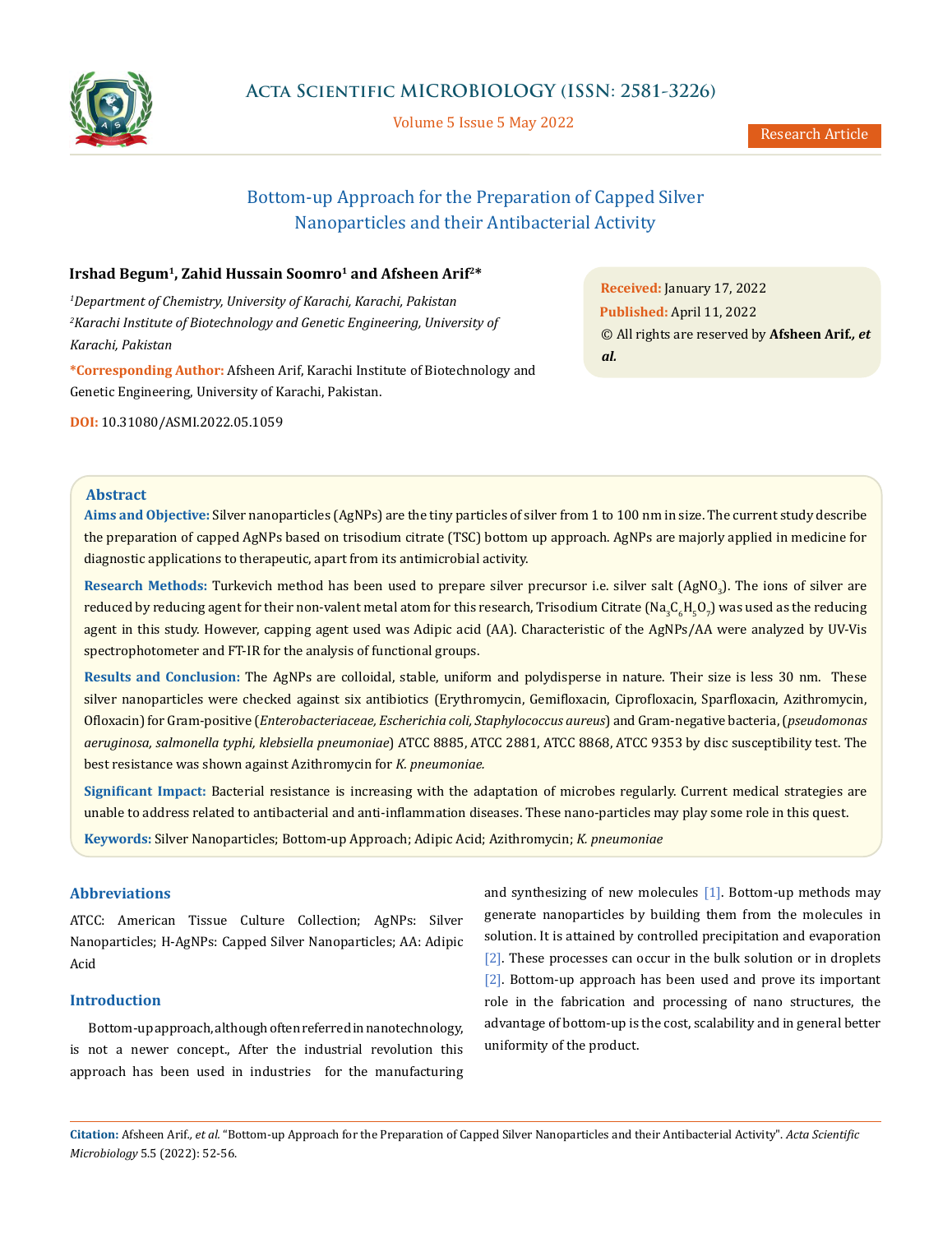# **Mechanism of action of capped AgNPs against antimicrobial properties and pharmacokinetics studies**

There are various proposed mechanisms of antimicrobial properties of silver nanoparticles, however the exact mechanism not well understood. AgNPs cause structural changes like permeability of cell membrane that is lethal to cell. Another mechanism of action is formation of free radicals by AgNPs that trigger the cell death. The free radicals usually damage the cell membrane as they interact with bacteria by making it porous, causing death of the cell [3]. AgNPs and silver ions show efficient antimicrobial property due to their large surface area, as compare to other salts and metals  $[4]$ . It is also proposed that mainly silver ions get in contact with thiol groups of many essential enzymes in bacteria and inactivate them [3]. Silver is generally considered as soft acid, and it is a basic chemistry phenomenon of an acid to react with soft base. The sulfur and phosphorus are potential soft bases in the cells to react with nanoparticles and causing cell mortality  $[5]$ . DNA is mainly comprised of sulfur and phosphorus, the interaction of these sulfur and phosphorus with nanoparticles can be challenging for DNA synthesis and multiplication of bacteria. The peptide substrates of tyrosine residues get dephosphorylate by nanoparticles and inhibit signal transduction inhibition and thus hindered the growth of microbes [3].

Pharmacokinetics of AgNPs are being studied to evaluate the accumulation of drug in the target tissues and distribution in nontarget tissues for the unnecessary toxicity. It should be considered for safe and efficacious biomedical applications of NPs [6]. The absorption of nanoparticles via oral and tropical administration of silver nanoparticles are studied by fewer researcher found less bioavailable traces based on faecal excretions mostly absorbed in GI tract  $[7,8]$ . Similar to all drugs, liver is in frontline and primary organ for silver distribution other than spleen and kidneys. It has been observed that females have two-fold increase of silver accumulation as compare to males  $[9]$ . The metabolism can be suggested as forming Ag–GSH (Glutathione) polymer complexes reacting with GSH and thiol complexes with silver and excretion is reported less in urine than faeces depending upon the size of Ag particles, it can take from 12h to several weeks in mice [7].

#### **Materials and Methods**

Turkevich method was used to prepare silver precursor i.e. silver salt (AgNO $_{\scriptscriptstyle 3}$ ). The ions of silver are reduced by reducing agent for their non-valent metal atom for this research, Trisodium Citrate (Na<sub>3</sub>C<sub>6</sub>H<sub>5</sub>O<sub>7</sub>) was used as the reducing agent in this study. However, capping agent used was Adipic acid.

For capping, in a10 mL reaction flask 1 mL of Tri Sodium Citrate, mixture of NaOH (0.5 ml) and Adipic acid (7 mL) was taken and heated to 700 C was added drop wise under vigorous stirring on magnetic stirrer, for 10 minutes. 1 mL (10 %, silver nitrate solution) was added dropwise to the reaction flask. The reaction mixture was kept stirred for 15 minutes till the color turned to pale yellow. The change of color was observed from colorless to bright yellow.

# $4Ag^+ + Na_3C_6H_3O_7 + 2H_2O \xrightarrow{\text{(COOH(CH_2)_4COOH)}} 4Ag^{\circ}(\text{COOH(CH_2)_4COOH}) + C_6H_8O_7 + 3Na^+ + H^+ + O_2$

The characteristic of the AgNPs/AA were analysed by UV-Vis spectrophotometer (Model # UV-1800 Parma Spec., Shimadzu, Japan), to detect maximum the absorbance  $(\lambda_{\text{max}})$ , FT-IR, (Shimadzu IR-Prestige-21) for the analysis of functional groups and antimicrobial susceptibility test carried out by Disk susceptibility technique.

Six antibiotics namely (Erythromycin, Gemifloxacin, Ciprofloxacin, Sparfloxacin, Azithromycin, Ofloxacin), against Gram positive (*Enterobacteriaceae, Escherichia coli, Staphylococcus aureus*) and Gram negative bacteria, (*Pseudomonas aeruginosa, Salmonella typhi, Klebsiella pneumoniae*), ATCC 8885, ATCC 2881, ATCC 8868, ATCC 9353 discs loaded with the synthesized nanoparticles were placed in sterile Muller-Hinton agar plate with bacterial inoculums. Antibiotics, Nanoparticles and silver nitrates paper discs were prepared by soaking them in 100 ppm solution of respective chemicals, followed by drying. The dishes were then incubated at  $36^{\circ}\text{C} \pm 1^{\circ}\text{C}$ , for 24 hours. Three replicate trials were performed against each bacterial strain for each concentration. Zones of inhibition were carefully measured using digimatic calipers in millimeters (Mitutoyo Rochester, NewYork).  $0.5$  McFarland standard  $(1.0 \times 10^8 \text{ CFU/ml})$  bacterial strains were used for the control study.

#### **Results and Discussion**

The different ratio of  $AgNO<sub>3</sub>$  and TSC were tested and the best molar concentration has been selected. The different combinations of AgNO<sub>3</sub> with adipic acid were optimized with stirring time of nanoparticles are observed as, 5,10,15 mins stirring time for

**Citation:** Afsheen Arif*., et al.* "Bottom-up Approach for the Preparation of Capped Silver Nanoparticles and their Antibacterial Activity". *Acta Scientific Microbiology* 5.5 (2022): 52-56.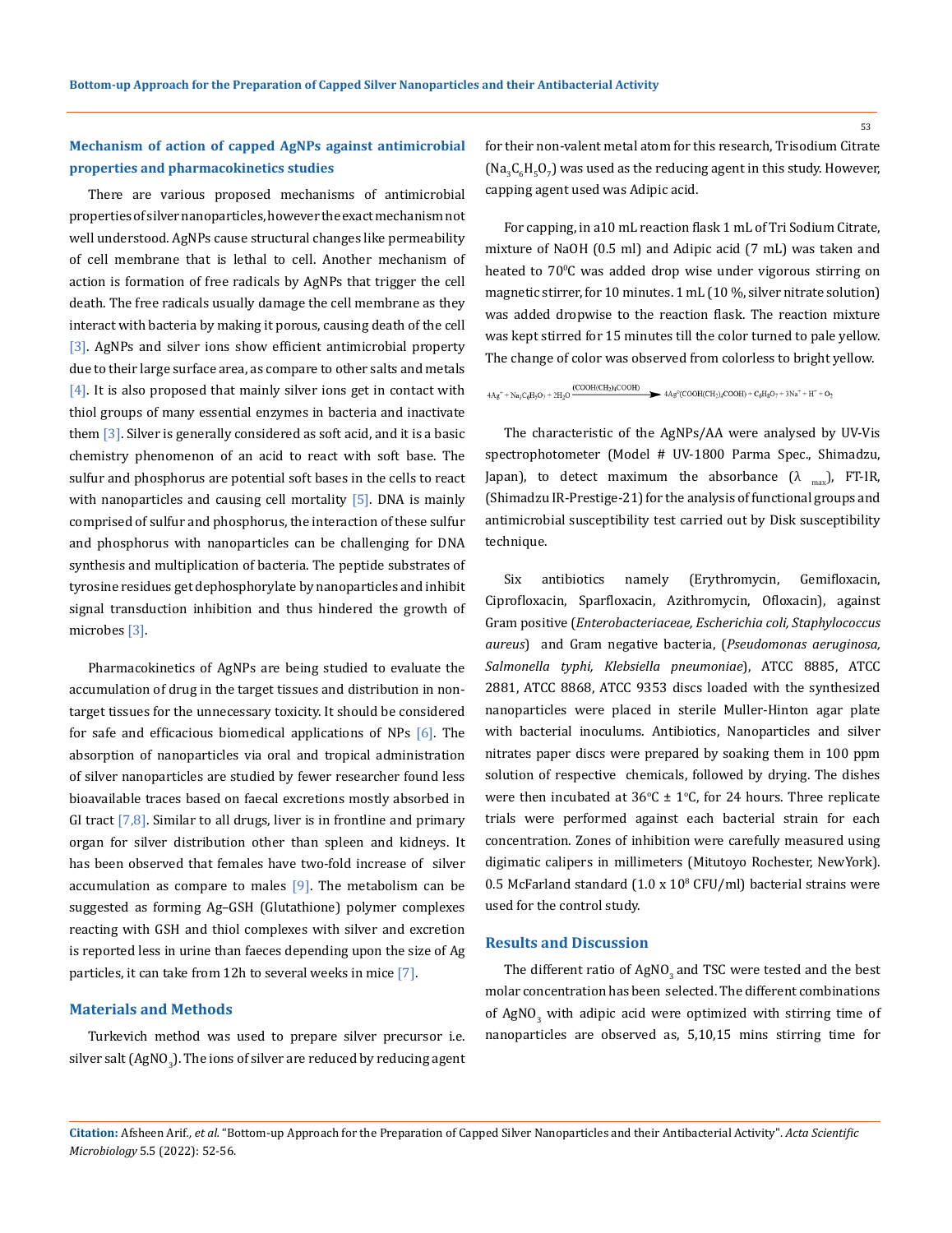

**Figure 1:** SPR and Optical images of synthesized and capped AgNPs/AA with different concentrations 1a, AgNO3 (0.5 mM) conc. 1b, AgNO3 (0.75mM) conc. 1c, AgNO3 (1mM) conc. 1d. pH conc.

reaction, 0.25 mM, 2.12 mM, 4 mM Adipic Acid with 0.5mM AgNO<sub>3</sub> (Figure 1a), 5,10,15 mins stirring time for reaction, 0.25 mM,  $2.12$  mM, 4 mM Adipic Acid with  $0.75$  mM AgN $0<sub>3</sub>$  (Figure 1b) and 5,10,15 mins stirring time for reaction, 0.25 mM, 2.12 mM, 4 mM Adipic Acid with 1 mM AgNO<sub>3</sub> (Figure 1c). The temperature and pH was optimized and found to be  $70^{\circ}$ C for the nanoparticle formation (also provide the optimization data if the author did such optimization studies) (Figure 1d). The change of color was observed yellow after the synthesis of particles at 400 nm.

Six antibiotics were tested ofloxacin, sparfloxacin, ciprofloxacin, gemifloxacin, azithromycin and erythromycin, the mean has been calculated and presented in figures. Among them Azithromycin has shown the best resutls (Figure 2). It is also a potential antibiotic used to treat many different types of infections caused by bacteria. AgNPs/AA with azithromycin showed high antibacterial activity against *K. pneumoniae*, more than other organisms (Figure 3 and 4).



**Figure 2:** Six antibiotics results with H-AgNPs X-axis antibiotics Y-axis antibiotics conc.

**Citation:** Afsheen Arif*., et al.* "Bottom-up Approach for the Preparation of Capped Silver Nanoparticles and their Antibacterial Activity". *Acta Scientific Microbiology* 5.5 (2022).: 52-56

54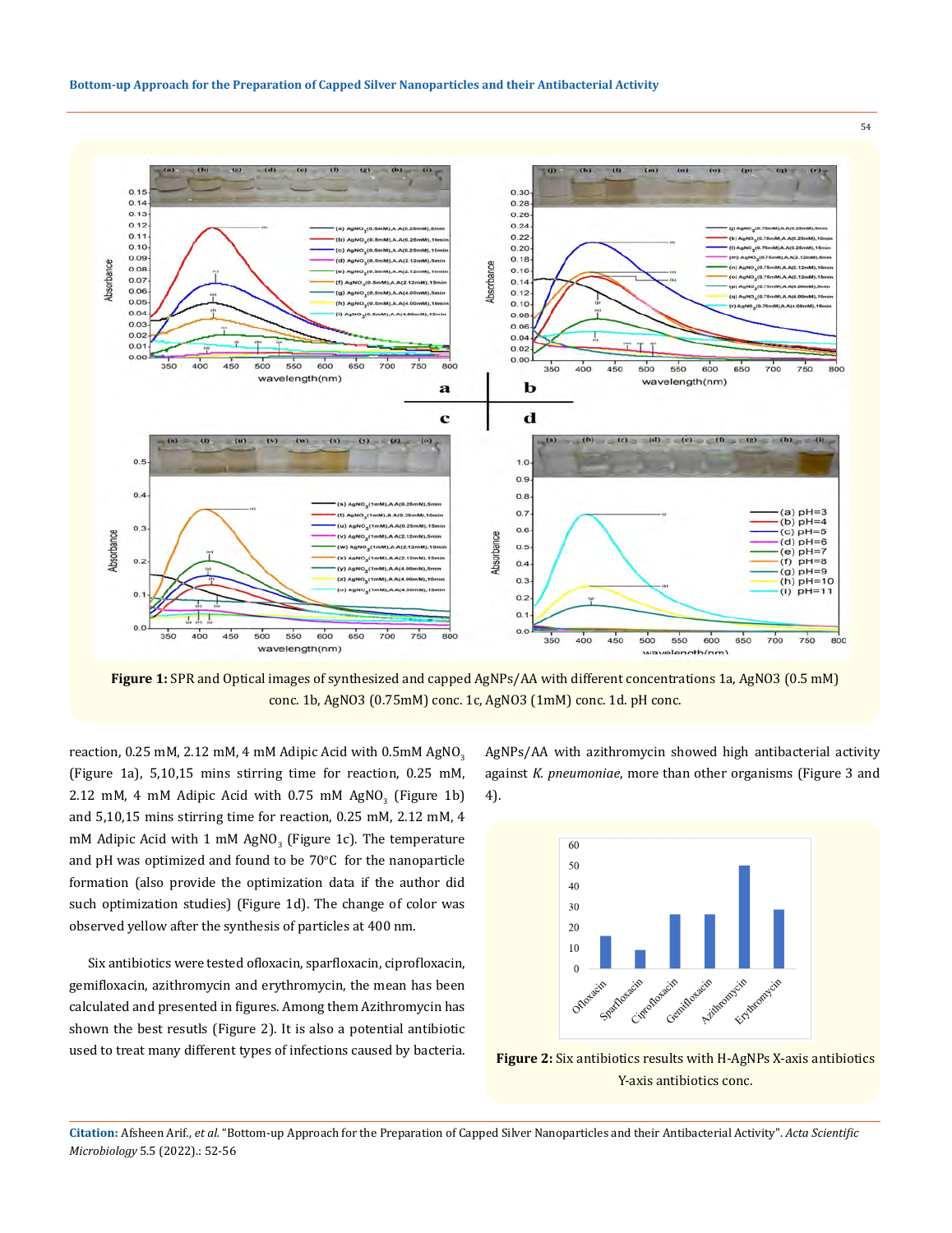

**Figure 3:** Antibacterial results with azithromycin X-axis zone of inhibition. Y-axis Bacterial organisms.



**Figure 4:** Proposed mechanism for the AgNPs action on bacteria.

#### **Discussion**

H-AgNPs has the potential of antibacterial and anti-inflammatory activities. The current study explores it by synthesizing the H-AgNPs by bottom up approach method and susceptibility test shows its high activity against *K. pneumoniae*. The surveyed literature indicates that colloidal sliver nano particle sizes between 2 -8 nm can be highly effective to suppress bacterial infection. There is well established scientific research on the antibacterial and antiviral properties of colloidal silver particles [10]. AgNPs can physically interact with the cell surface of various bacteria. In gram-negative bacteria, the adhesion and accumulation of AgNPs to the bacterial surface shows as particle size decreases, the surface area-tovolume ratio greatly increases. Smaller nanoparticles (<30 nm) seem to have a higher ability to penetrate bacteria mostly gram negative. The zeta potential along with and size of nanoparticles is a fundamental parameter for controlling the antimicrobial activity. The reduced size and positive zeta potential nanoparticles are more effective for this mechanism. The probable mechanism for the AgNPs/AA antibacterial activity is due to chemical bonding between AgNPs and antibiotic. The antibiotics having active functional groups, like amine groups and hydroxyl groups interact with large surface area of the AgNPs by chelation [11].

Silver ions released from nanoparticles, have the penetrating tendency and as less effective alone but in combination with nanoparticles penetrance enhances produce reactive oxygen species (ROS) being source DNA damage and fatal for cell [12] (Figure 4). The widespread utilization of nanoparticles can lead to severe health and environmental hazards in future.

# **Conclusions**

These nanoparticles can be utilized in various application, AgNPs are utilized in industries like electronics and health care [5]. The antibacterial activity has been checked and it was found to be resistance by Azithromycin. The usage must be perceptive and shrewd. It should be well thoughtful to take advantage of it rather produce damage. The limitation to this study was the precise controlled production of nanoparticles for that the parameter are to be monitored meticulously. Another limitation is the nanotoxicity of these particles to be utilized for the therapeutic applications. Aggregation of AgNPs is another limitation to address.

#### **Acknowledgements**

The authors are highly thankful to all staff and faculty members.

## **Conflict of Interest**

No conflict of interest.

## **Bibliography**

1. Guzmán Maribel G., *et al*[. "Synthesis of silver nanoparticles](https://citeseerx.ist.psu.edu/viewdoc/download?doi=10.1.1.307.2416&rep=rep1&type=pdf) [by chemical reduction method and their antibacterial](https://citeseerx.ist.psu.edu/viewdoc/download?doi=10.1.1.307.2416&rep=rep1&type=pdf) activity". *[International Journal of Chemical and Biomolecular](https://citeseerx.ist.psu.edu/viewdoc/download?doi=10.1.1.307.2416&rep=rep1&type=pdf) Engineering* [2.3 \(2009\): 104-111.](https://citeseerx.ist.psu.edu/viewdoc/download?doi=10.1.1.307.2416&rep=rep1&type=pdf)

55